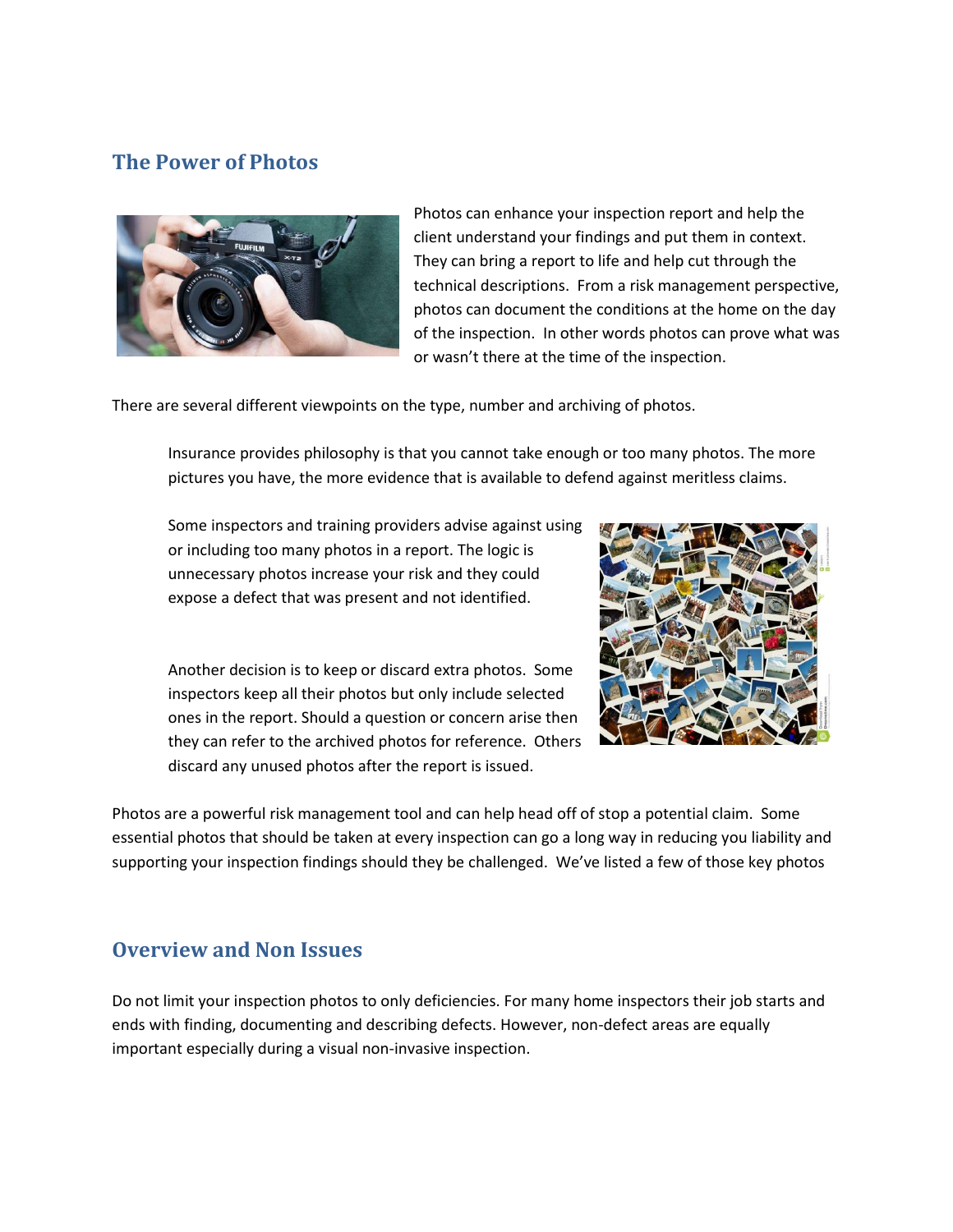Photos are a snapshot in time and serve to document the home's conditions on the day of the inspection. Taking several photos of each room, all exterior sides of the home and overview photos of appliances and other equipment should be part of your standard inspection process. While they may not be included in your report they could assist you in defending against conditions that occur after the inspection. This is especially important when a home is occupied and personal items and furniture are present.

Should a client complain about an issue that you would have noticed during the inspection, was not included in your report and was not present during the inspection? Your first step is to review the report and your photo archive to determine the conditions present on the day of the inspection. The simple act of taking additional photos is an easy way to avoid unfounded claims and complaints. After all, you never know when or if someone will implicate you when things happen in the future.

# **Concealed Areas**



Since our inspections are visual we are responsible only for what is visually identifiable but, many times there are common items like furniture and belongings that can obscure areas and provide and incomplete picture of the home.

Sometimes either accidentally or purposely, sellers, buyers or agents may conceal areas of the home and only after the home is vacant and the homeowners personal property is removed are these hidden areas exposed and defects may become readily visible. How many times have you entered a

home and noted the absence of clutter only to find those unnecessary personal items and furniture stacked floor to ceiling in the garage?

The extra time to take photos that may not be in the report but are retained for the inspector's records is well worth the effort and will go a long way to help reduce your risk and avoid getting into a situation where it's your word against the homeowners or clients.

### **Inaccessible Space**

We all know that our standards require us to report on items or areas that we are required to inspect but were not readily accessible and thus not inspected. Many times personal items block access to an appliance or the electrical panel, or safety issues inhibit your ability to inspect a space. Perhaps weather is a factor and you cannot fully inspect the roof. Piles of boxes